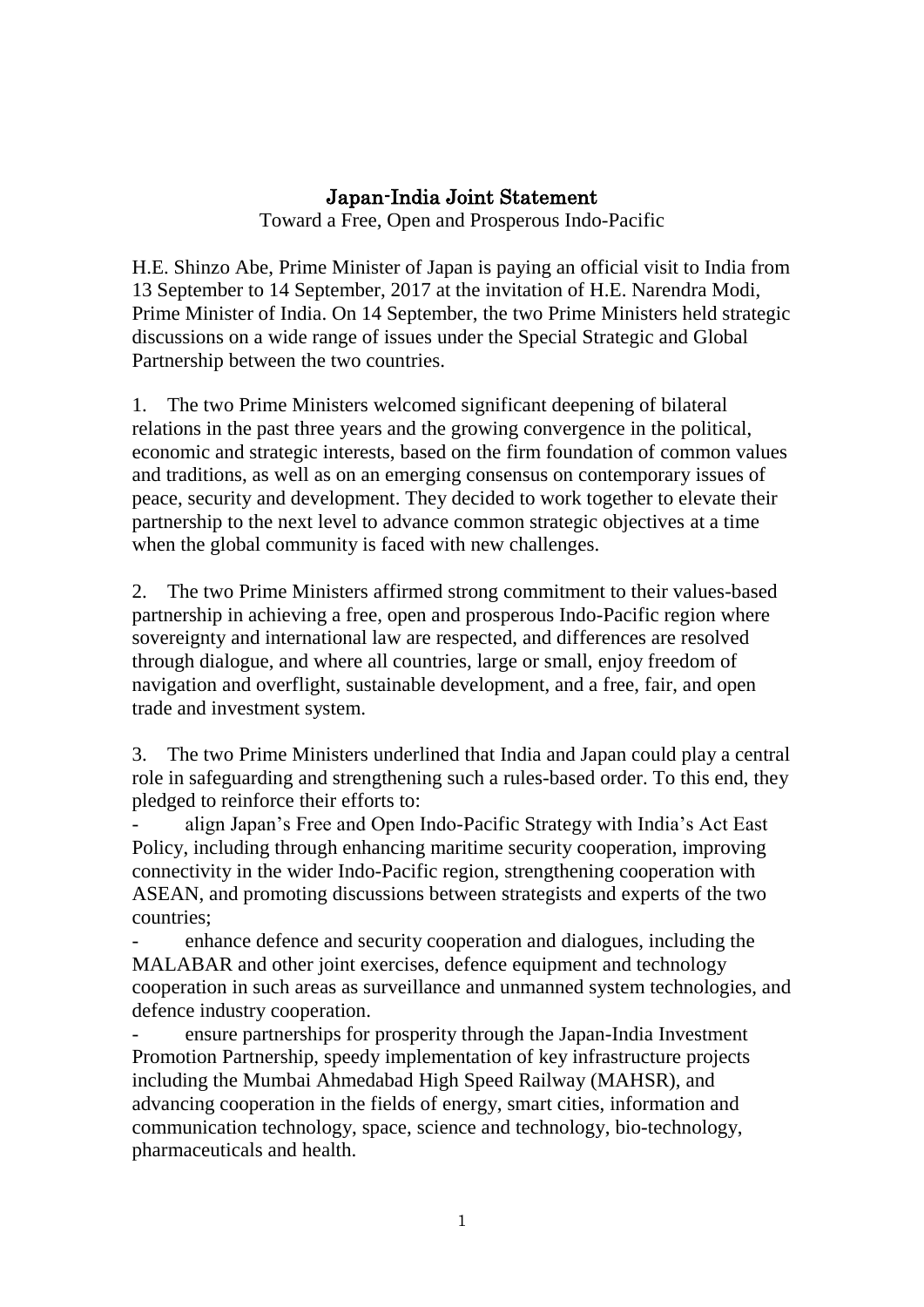strengthen people-to-people and cultural ties through enhanced Japanese language teaching in India and collaboration in the fields of tourism, civil aviation, higher education, women's education, skills development and sports; work together on global challenges such as proliferation of Weapons of Mass Destruction (WMDs), terrorism, space and cyber security, United Nations Security Council (UNSC) reform, climate change and environment;

strengthen trilateral cooperation frameworks with the United States, Australia and other countries.

#### Reinforcing Defence and Security Cooperation

4. The two Prime Ministers emphasised the significance of defence and security cooperation in enhancing the strategic partnership between the two countries. In this context, they welcomed the regular and institutionalised engagement through the annual Defence Ministerial Dialogue, the National Security Advisers' dialogue, the "2+2" Dialogue, the Defence Policy Dialogue and Service-to-Service staff talks.

5. The two Prime Ministers commended the significant progress achieved in maritime security cooperation evidenced by the expansion in scale and complexity of the MALABAR Exercise in the Bay of Bengal in July 2017 (MALABAR-17). They noted the ongoing close cooperation between the Japan Maritime Self-Defence Force (JMSDF) and the Indian Navy in various specialised areas of mutual interest, including anti-submarine aspects. They also acknowledged the importance of bilateral cooperation in maritime security by strengthening and enhancing exchanges in expanding maritime domain awareness (MDA) in the Indo-Pacific region.

6. The two Prime Ministers shared the intention to expand joint exercises and cooperation in such areas as humanitarian assistance and disaster relief (HA/DR), peacekeeping operations (PKOs), counter-terrorism including the possibility of joint field exercises between Indian Army and Japan's Ground Self-Defence Force (JGSDF) in 2018, and reciprocal visits by air assets to each other's country. They welcomed significant development in the long-standing partnership between the two Coast Guards, including the 16th High Level Meeting and the joint exercise in Yokohama in January 2017 between the two coast guards.

7. The two Prime Ministers noted recent progress in bilateral cooperation on defence equipment and technology, including the commencement of the technical discussion for the future research collaboration in the area of Unmanned Ground Vehicles and Robotics. Japan's readiness to provide its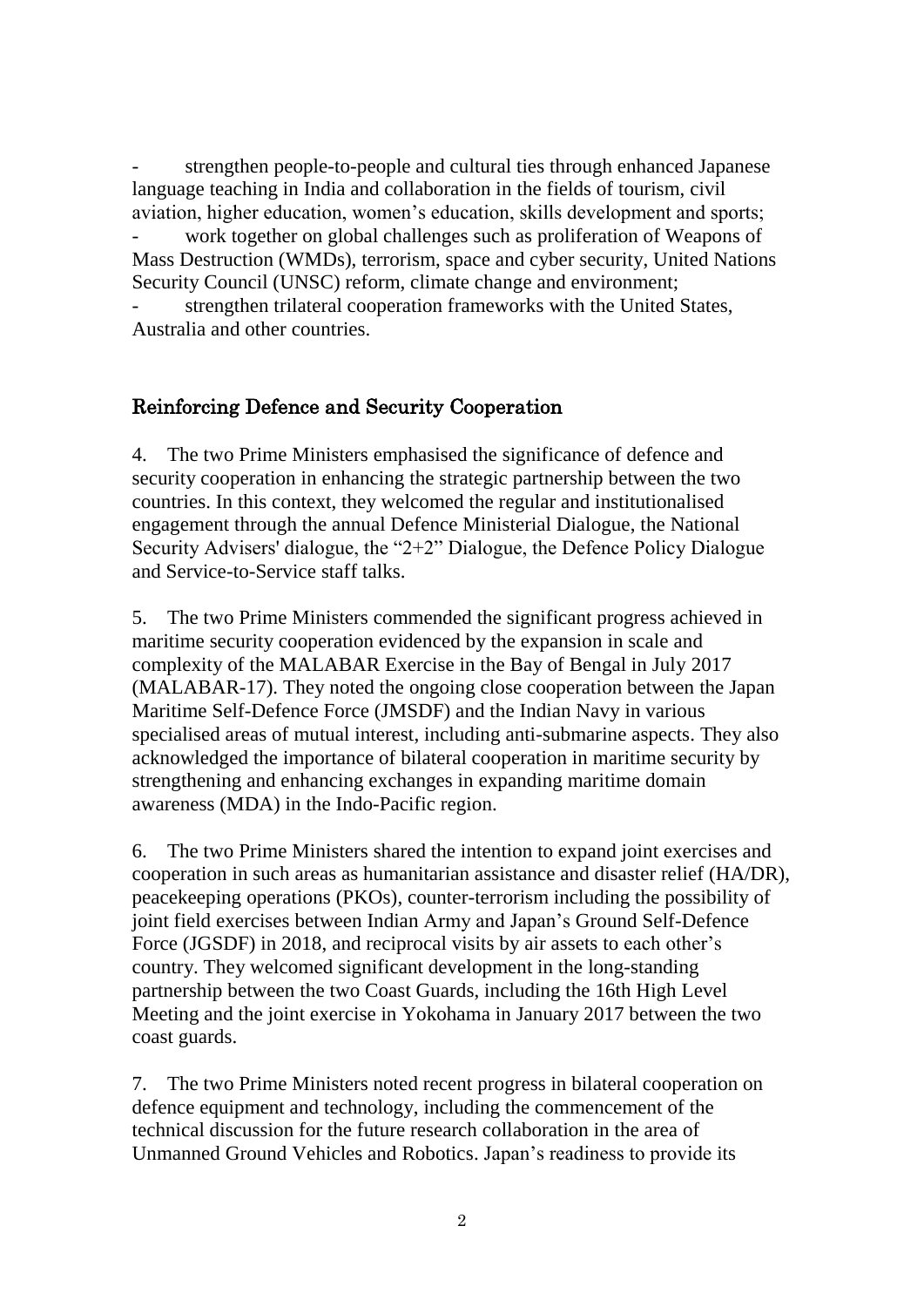state-of-the-art US-2 amphibian aircraft was appreciated as symbolising the high degree of trust between the two countries. The two governments decided to continue their discussions in this regard.

8. The two Prime Ministers welcomed the recently held annual Defence Ministerial Dialogue and the first Defence Industry Forum in Tokyo on 5 September, which was addressed by the two Defence Ministers as well as the discussions covering other promising initiatives in defence industry cooperation. They recognised the importance of enhancing interactions between governments and defence industries of the two countries in order to encourage equipment collaboration including defence and dual-use technologies.

9. The two Prime Ministers welcomed the holding of the Second India-Japan Cyber Dialogue in New Delhi on 17 August this year and reaffirmed their commitment to an open, free, secure, stable, peaceful and accessible cyberspace, enabling economic growth and innovation as well as mutual cooperation in this regard.

# Working Together for a Better Connected World

10. The two Prime Ministers expressed their strong commitment to work together to enhance connectivity in India and with other countries in the Indo-Pacific region including Africa. They welcomed the deepening of their connectivity dialogue aimed at achieving concrete progress, and decided to further accelerate such an initiative.

11. The two Prime Ministers also underlined the importance of all countries ensuring the development and use of connectivity infrastructure in an open, transparent and non-exclusive manner based on international standards and responsible debt financing practices, while ensuring respect for sovereignty and territorial integrity, the rule of law, and the environment. They also reaffirmed the importance of "quality infrastructure" which, among others ensures alignment with local economic and development strategies, safety, resilience, social and environmental impacts, and job creation as well as capacity building for the local communities.

12. The two Prime Ministers welcomed the efforts to explore the development of industrial corridors and industrial network for the growth of Asia and Africa, which will benefit various stakeholders in the Indo-Pacific region including Africa. They shared the desire to further promote cooperation and collaboration in Africa in line with the priority measures identified through the Japan-India dialogue on Africa and the processes of Tokyo International Conference on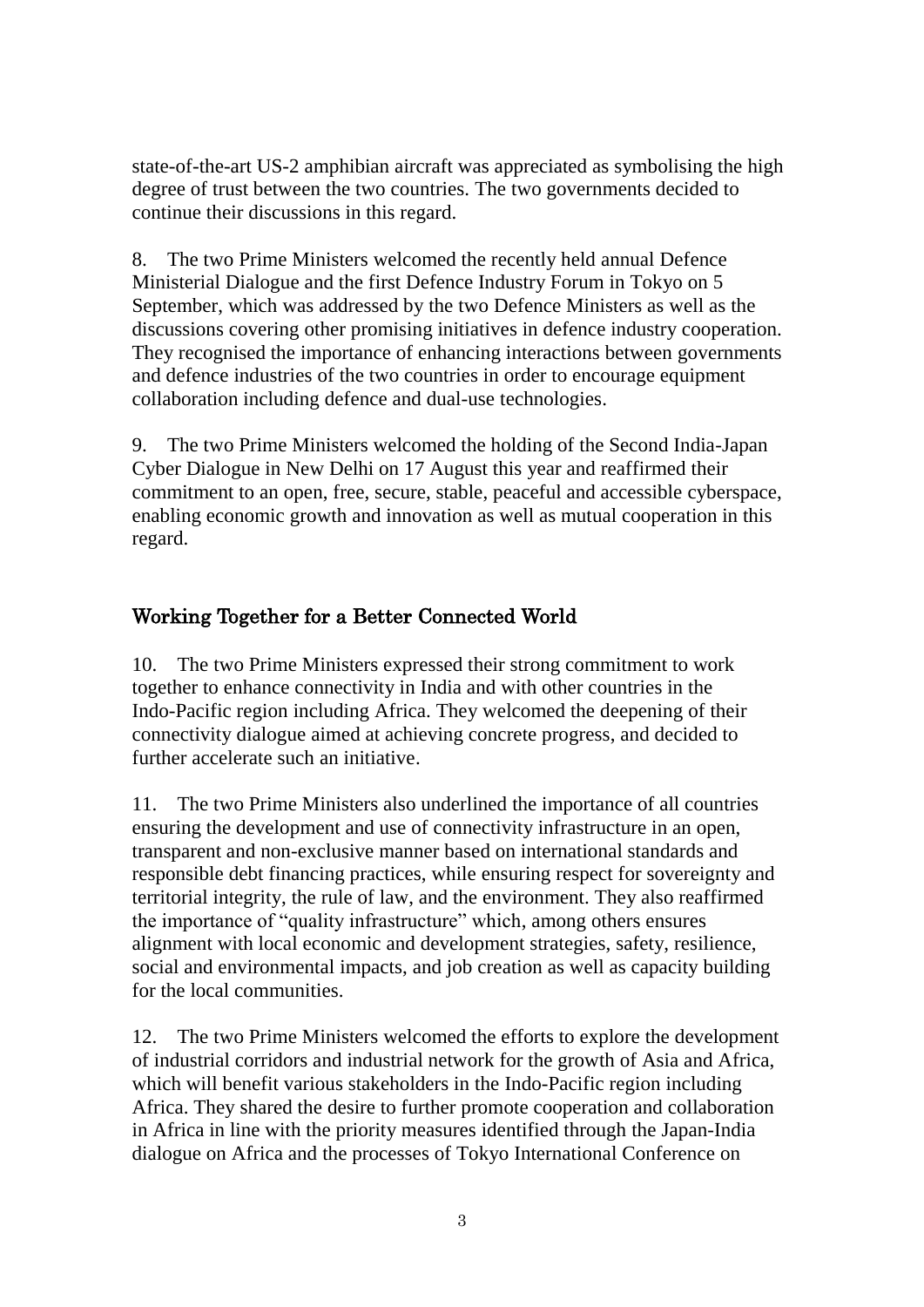African Development (TICAD) and the India Africa Forum Summit (IAFS).

13. The two Prime Ministers welcomed the Japan-India cooperation on development of India's North Eastern Region (NER) as a concrete symbol of developing synergies between India's Act East policy and Japan's Free and Open Indo Pacific Strategy. In this context, they noted with satisfaction the setting up of the India-Japan Act East Forum. They appreciated the cooperation between Japan and North Eastern Region of India, ranging from key infrastructure such as road connectivity, electricity, water supply and sewage, to social and environmental sustainability such as afforestation and community empowerment, as well as people-to-people exchanges including the "IRIS Program" inviting youth from the NER to Japan.

14. The two Prime Ministers also stressed the importance of the development of the smart islands to enhance regional connectivity and decided to further accelerate consultations to identify technologies, infrastructure and development strategies for the purpose.

## Partnership for prosperity

15. The two Prime Ministers welcomed the commencement of the project on the ground at the Sabarmati Station for the Mumbai-Ahmedabad High Speed Rail (MAHSR), which will be an important symbol of a new era marked by the 75th Anniversary of India's Independence. Expressing satisfaction at the steady progress, they directed their teams to multiply their efforts for achieving the target schedule

16. The two Prime Ministers welcomed the exchange of notes for 100 billion yen as the first ODA loan for the MAHSR project. They also witnessed commencement of the construction of the HSR training institute in Vadodara. They appreciated the commencement of the JICA technical cooperation program for the capacity development of the National High Speed Rail Corporation.

17. The two Prime Ministers committed to advancing "Make in India" and transfer of technology in HSR projects, and expressed optimism in this direction. They welcomed the series of business matching efforts to establish Japan-India cooperation, such as the prospective technology collaboration between Kawasaki and BHEL. Both sides will explore further strengthening of partnership in high speed railways. They also recognised that there is potential for further collaboration between India and Japan in the modernisation and expansion of the conventional railway system and the construction of metro rails in India. They also highlighted the importance of the safety of conventional railways, and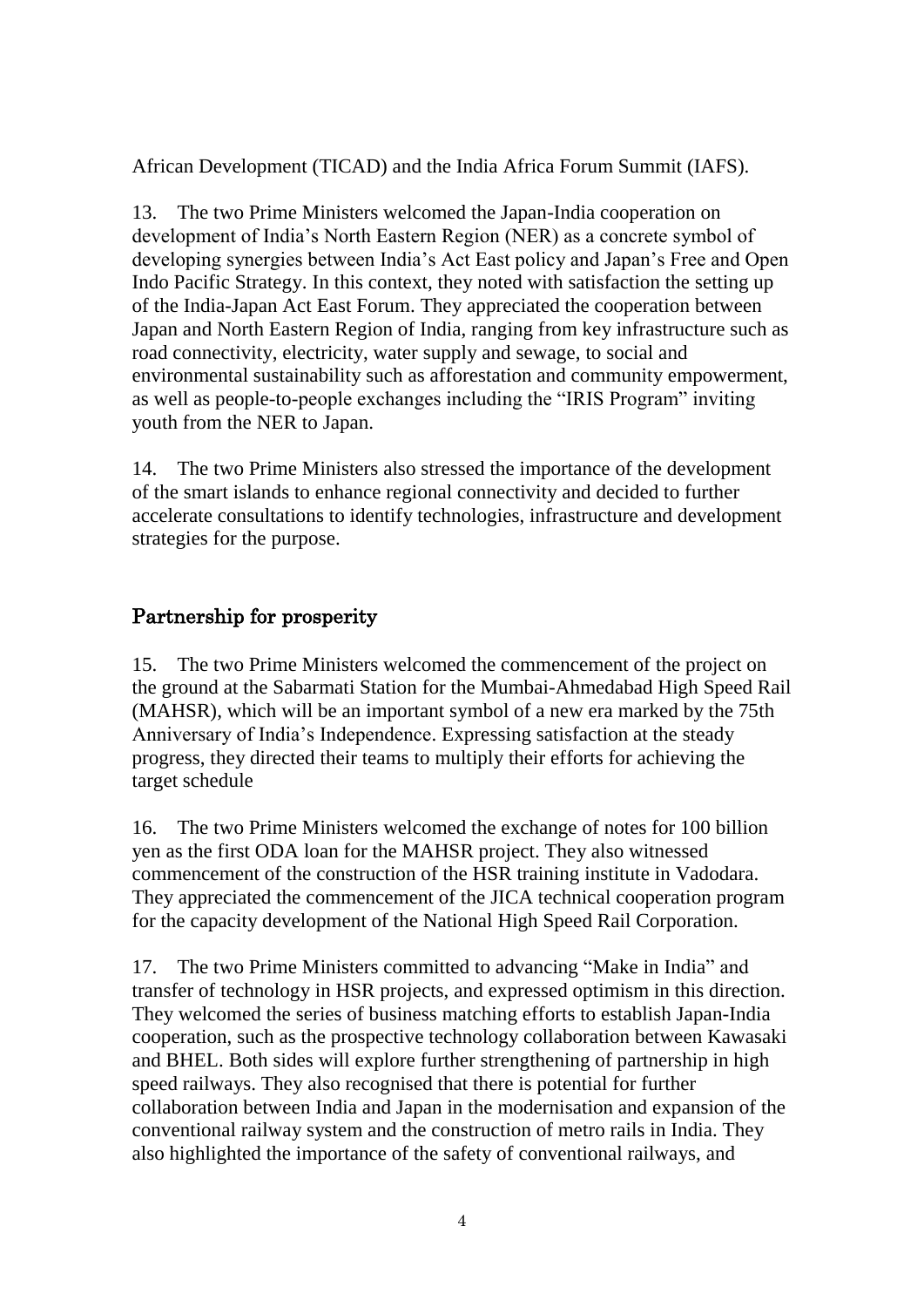appreciated the commencement of the JICA technical cooperation program by the dispatch of railways safety experts of Japan in August 2017, followed by a railway safety seminar and other programs.

18. Prime Minister Modi updated Prime Minister Abe about his Government's efforts for the country's economic and social development. Prime Minister Abe reiterated Japan's strong support for the initiatives such as "Make in India", "Digital India", "Skill India", "Smart City", "Clean India," and "Start-Up India". Prime Minister Abe highly appreciated Prime Minister Modi's economic reforms, especially the historic introduction of the Goods and Services Tax (GST), which facilitates ease of doing business and promotes market integration in India by realising a simple, efficient and nation-wide indirect tax system.

19. The two Prime Ministers welcomed the expansion of Japan's Foreign Direct Investment in India under the "Japan-India Investment Promotion Partnership", committed to by both sides in 2014. They shared the view that the Japan-India Roadmap for Investment Promotion will provide greater impetus to "Make in India" through investment promotion activities, expanding the scope of professional services and assistance provided by JETRO to Japanese Small and Medium-sized Enterprises (SMEs) operating in India, Review Mechanisms for Issue Resolution and Approvals, Single Window Clearance Procedures, Japan Industrial Townships and infrastructure development. Prime Minister Abe expressed appreciation for the facilitation provided by "Japan Plus", and the coordination by the Core Group. They also welcomed the progress in the projects of the Western Dedicated Freight Corridor (DFC), through JICA, the Delhi-Mumbai Industrial Corridor (DMIC) including the DMIC Logistic Data Bank Project and expressed expectations of promoting industrial investment in DMIC cities. They welcomed the signing of "the Joint Statement on the Development of the New Capital City and Industrial Cooperation in Andhra Pradesh". They also welcomed Japanese cooperation for smart city projects in Ahmedabad, Chennai as well as Varanasi.

20. The two Prime Ministers welcomed the signing of the Memorandum of Cooperation on the joint development of the "Japan and India Special Program for Make in India" in Mandal-Becharaj-Khoraj, Gujarat, as a regional development project driven by manufacturing cluster, and the plan to establish a JETRO's Business Support Centre in its Ahmedabad office to promote Japanese SMEs investment in Gujarat.

21. The two Prime Ministers welcomed the start of the first four Japan-India Institutes for Manufacturing (JIMs) in the States of Gujarat, Karnataka, Rajasthan and Tamil Nadu in 2017, under the Manufacturing Skill Transfer Promotion Program, and looked forward to more JIMs. They also welcomed the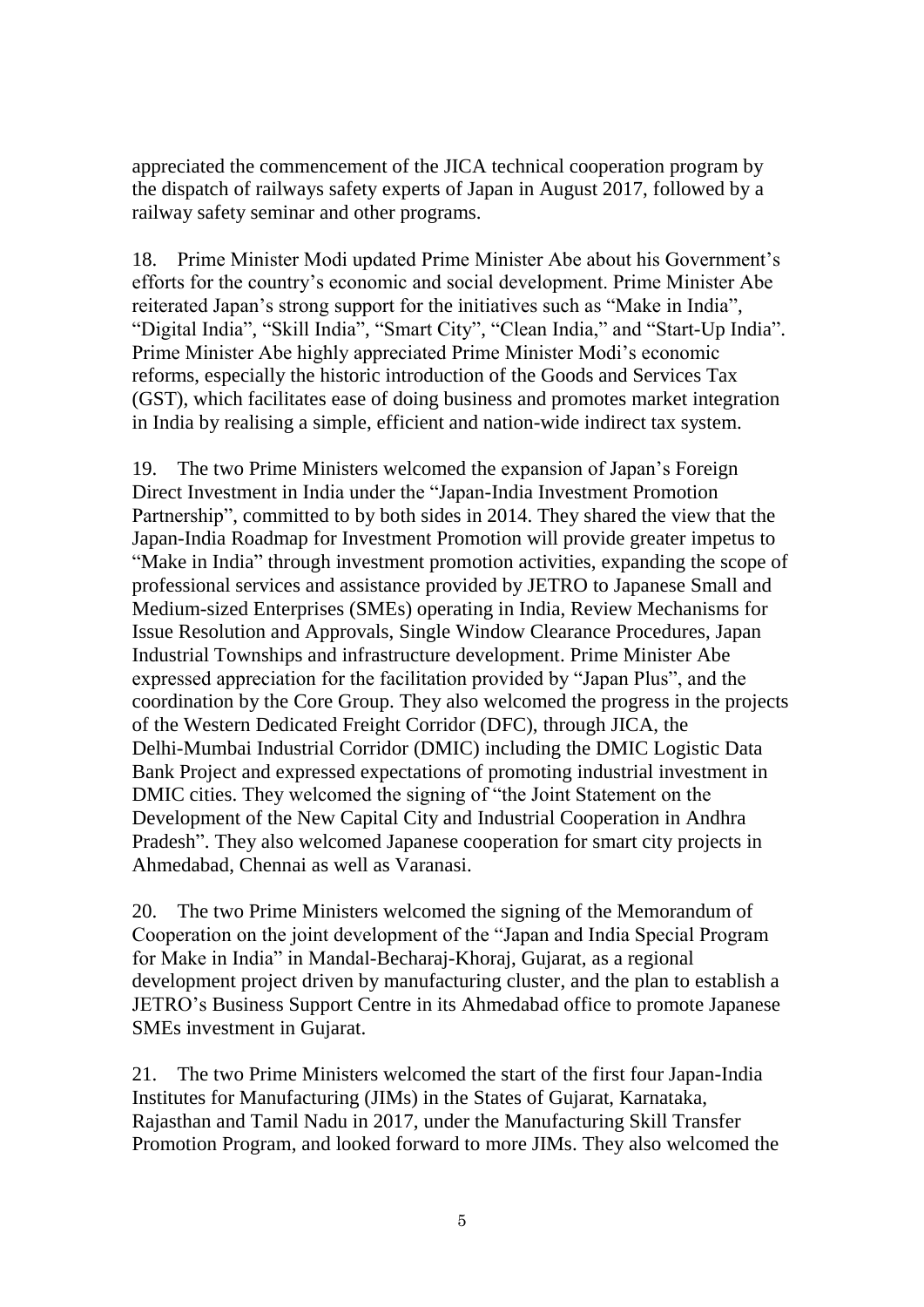commencement of the first Japanese Endowed Courses (JEC) in Andhra Pradesh from September 2017. They strongly hoped that this program will introduce Japanese manufacturing practices and accelerate training of future shop floor leaders and engineers.

22. The two Prime Ministers expressed the confidence that synergy between Japan's advanced technology and India's rich human resources can transform both countries into new centres of production in the global industrial network. They underscored the potential to further cooperate in human resources development and exchanges, including through utilising such frameworks as Japan's "Innovative Asia" initiative and the Technical Intern Training Program (TITP).

23. The two Prime Ministers noted with satisfaction the significant contribution of Japan's ODA to the socio-economic development of India, especially the historically highest ever amount of ODA loan provided through JICA in the last two consecutive years. Prime Minister Abe expressed Japan's intention to continue to support India's efforts for social and industrial development including building key infrastructure projects.

24. Prime Minister Modi appreciated the provision of ODA loan to the following projects, in addition to the Mumbai-Ahmedabad High Speed Railway (MAHSR) Project and its related training institute:

- Project for Upgradation of Environmental Management for Ship Recycling in Alang and Sosiya in Gujarat

- North East Road Network Connectivity Improvement Project (Phase 2)

- Kolkata East-West Metro Project (III)

- Gujarat Investment Promotion Program

In this regard, the two Prime Ministers welcomed progress in the ODA projects in urban transportation sector such as the Delhi, Chennai, Mumbai, Bangalore, Kolkata and Ahmedabad Metro, the Mumbai Trans-Harbour Link Project, and the introduction of the Intelligence Transport System along with the Eastern Peripheral Highway in Delhi.

25. The two Prime Ministers expressed satisfaction at the entry into force of the Agreement between the Government of Japan and the Government of the Republic of India for Cooperation in the Peaceful Uses of Nuclear Energy. They looked forward to a working group to strengthen bilateral cooperation in this field and reiterated their shared view that the Agreement reflects a new level of mutual confidence and strategic partnership in the cause of clean energy, economic development and a peaceful and secure world.

26. The two Prime Ministers recognised that access to reliable, clean and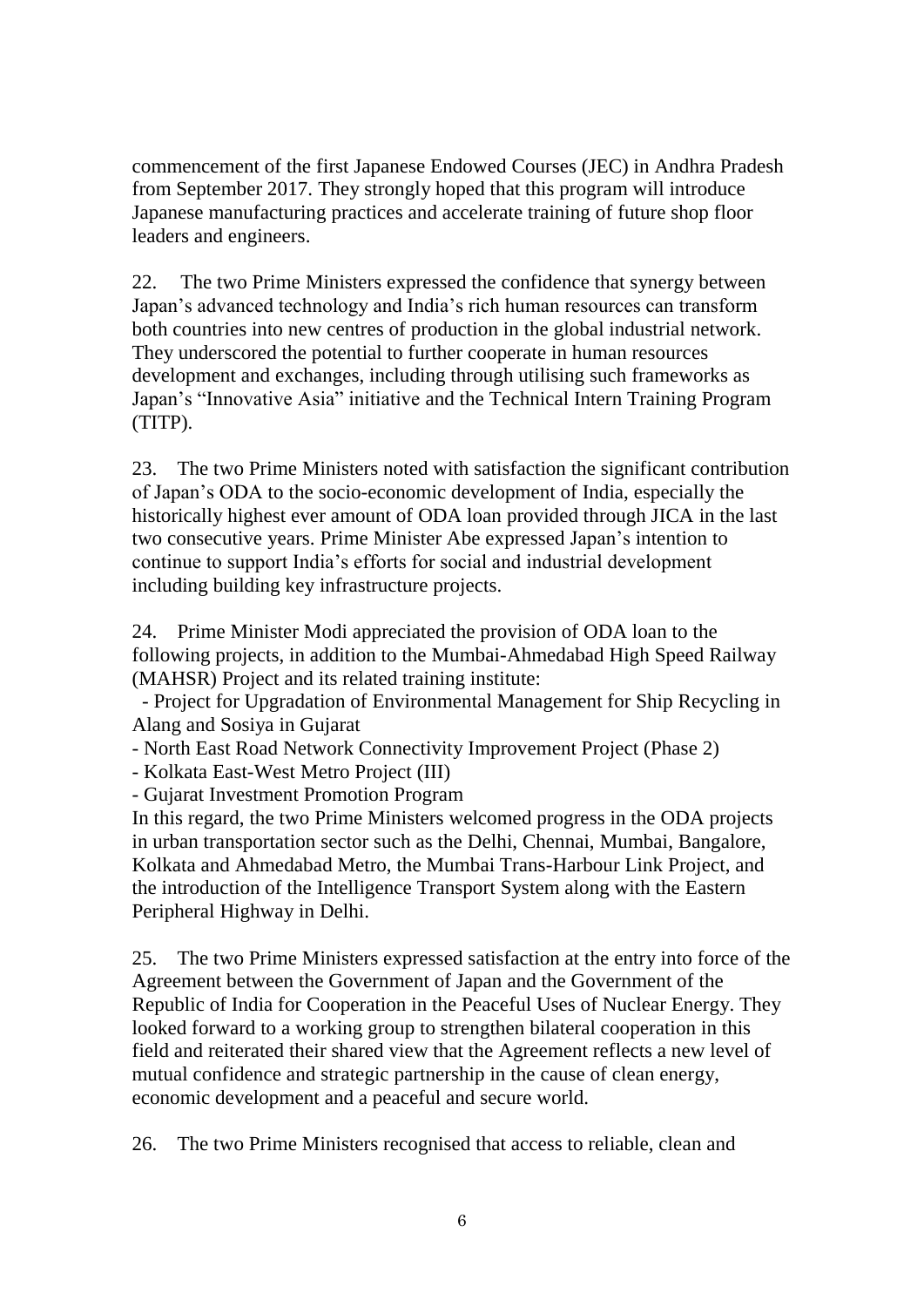affordable energy is critical for the economic growth of both countries. In this regard, they decided to strengthen bilateral energy cooperation and welcomed the Japan-India Energy Partnership Initiative as well as early convening of 9th Energy dialogue. They appreciated Japan's proposal for Japan-India Clean Energy and Energy Efficiency Cooperation Plan. They also welcomed the efforts to promote renewable energy, including the establishment of the International Solar Alliance (ISA), and the progress of New Energy and Industrial Technology Development Organization (NEDO)'s demonstration project such as a micro grid system using solar power in Neemrana. They looked forward to further acceleration of cooperation in areas of energy saving, energy efficiency and energy storage as well as manufacturing of eco-friendly vehicles including hybrid and electric vehicles.

27. In this regard, the two Prime Ministers welcomed the opening of the first lithium-ion battery factory in India by a joint venture of three Japanese companies – Suzuki, Toshiba and Denso as well as a new automotive factory this year. They decided to further promote public and private sector collaboration to make environmentally friendly and energy efficient technologies accessible and affordable to the general public, recognising that such investments facilitate India's National Electric Mobility Mission Plan 2020 (NEMMP) and Faster Adoption of Manufacturing of Hybrid and Electric Vehicles (FAME) vision, and underlined the importance of support measures to promote eco-friendly vehicles including in terms of "Make in India" and transfer of technology.

28. The two Prime Ministers also stressed that sustainable ship industry is one of the key areas for sustainable growth of India, and reaffirmed their intention to achieve an early conclusion of the Hong Kong International Convention for the Safe and Environmentally Sound Recycling of Ships, 2009.

29. The two Prime Ministers recognised the important role of science and technology in dealing with both developmental and societal challenges, and underlined the importance of enhanced bilateral cooperation in such fields as IoT, ICT, marine science, biomedical sciences, genetics, stem cell technology, and heavy ion radiotherapy. In this regard, they welcomed the successful holding of the 9th Japan-India Joint Committee on Science and Technology Cooperation in January 2017 in Delhi.

30. The two Prime Ministers welcomed the progress made in the bilateral IT and IoT cooperation through the bilateral Joint Working Group on IT and Electronics, in particular by the signing of the Memorandum of Understanding (MoU) between the IoT Acceleration Consortium (ITAC) of Japan and the National Association of Software and Services Companies (NASSCOM) of India.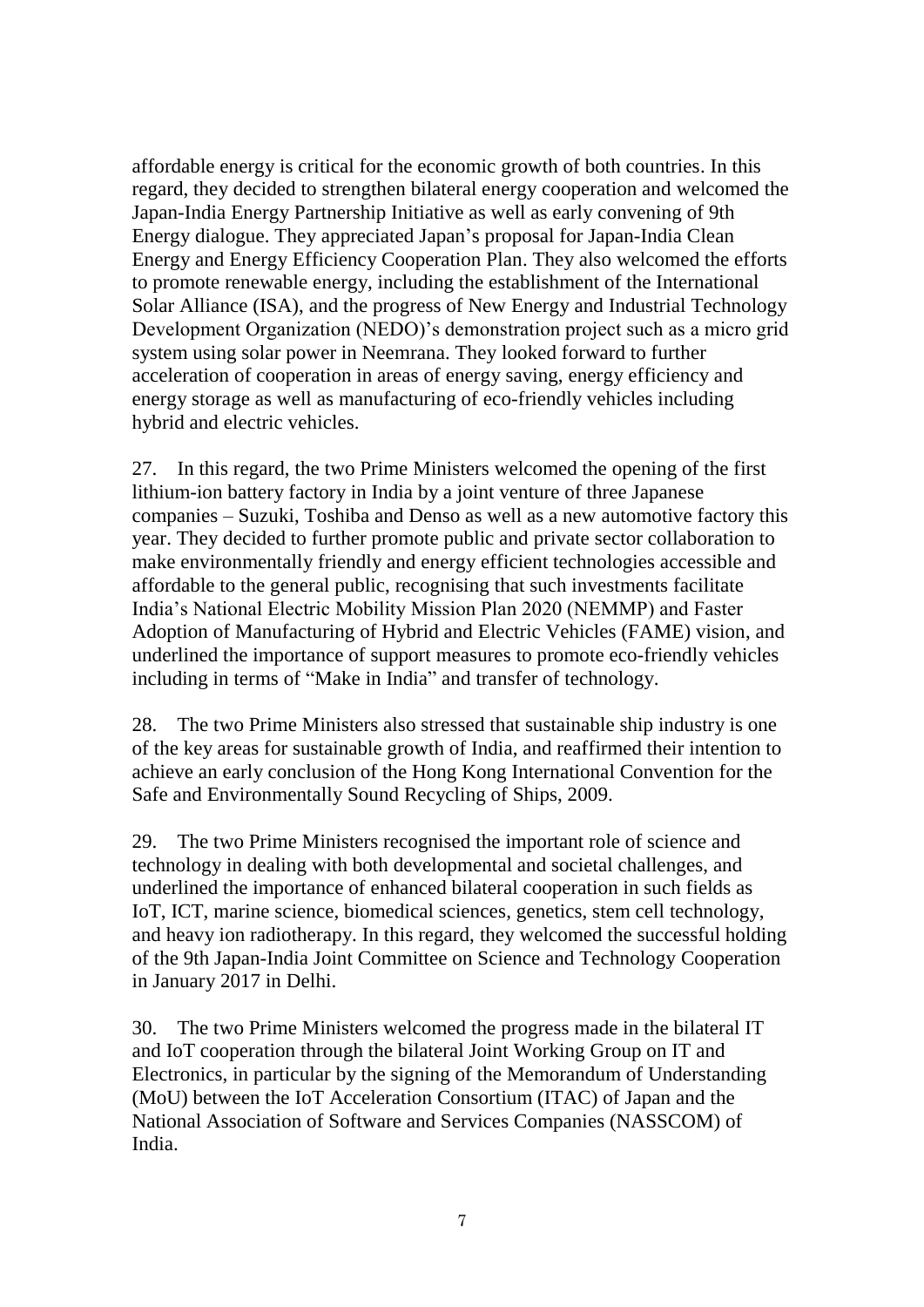31. The two Prime Ministers directed their respective sides to work closely to establish an India Japan Startup Hub, which will serve as a platform for promotion of information exchange, business collaboration and investments between the vibrant and innovative Startup ecosystems of two countries.

32. The two Prime Ministers acknowledged that outer space is an ever-expanding frontier of human endeavour and welcomed the deepening of cooperation between the space agencies of the two countries in the field of earth observation, satellite based navigation, space sciences and lunar exploration. They welcomed establishment of the ISRO-JAXA Joint Working Group under the space cooperation MoU signed in November 2016. They also welcomed co-hosting by India and Japan of the 24th Session of the Asia-Pacific Regional Space Agency Forum (APRSAF-24) in November 2017 in India. They stressed the importance of enhancing comprehensive space cooperation.

33. The two Prime Ministers noted with satisfaction the progress in the health sector and the joint efforts by their medical experts on medical device development. They also noted the opportunities for collaboration between Indian and Japanese pharmaceutical companies in light of the target regarding the quantitative share of generic medicines in Japan.

34. The two Prime Ministers shared the importance of strengthening cooperation in the fields of agricultural and food related sectors. They welcomed Japan's participation in World Food India 2017 as a partner country.

35. The two Prime Ministers welcomed the efforts to develop cooperation in disaster prevention, response, recovery and reconstruction as envisaged in the Memorandum of Cooperation on disaster risk reduction between the Cabinet Office of the Government of Japan and the Ministry of Home Affairs of the Government of India. They underlined the importance of identifying and disseminating best practices to "build better" and thus reducing losses arising from infrastructure damage during natural disasters, as aimed by the international coalition proposed by Prime Minister Modi at the Asia Ministerial Conference on Disaster Risk Reduction (AMCDRR)-2016.

36. The two Prime Ministers recognised the importance of the empowerment of women to maximise their national potential, and decided to strengthen cooperation in this area, including through conferences such as the World Assembly for Women (WAW!). They welcomed the convening of the "Indo-Japan Consultation on 'Women at Work and Changing Social Norms'" in Delhi in July 2017.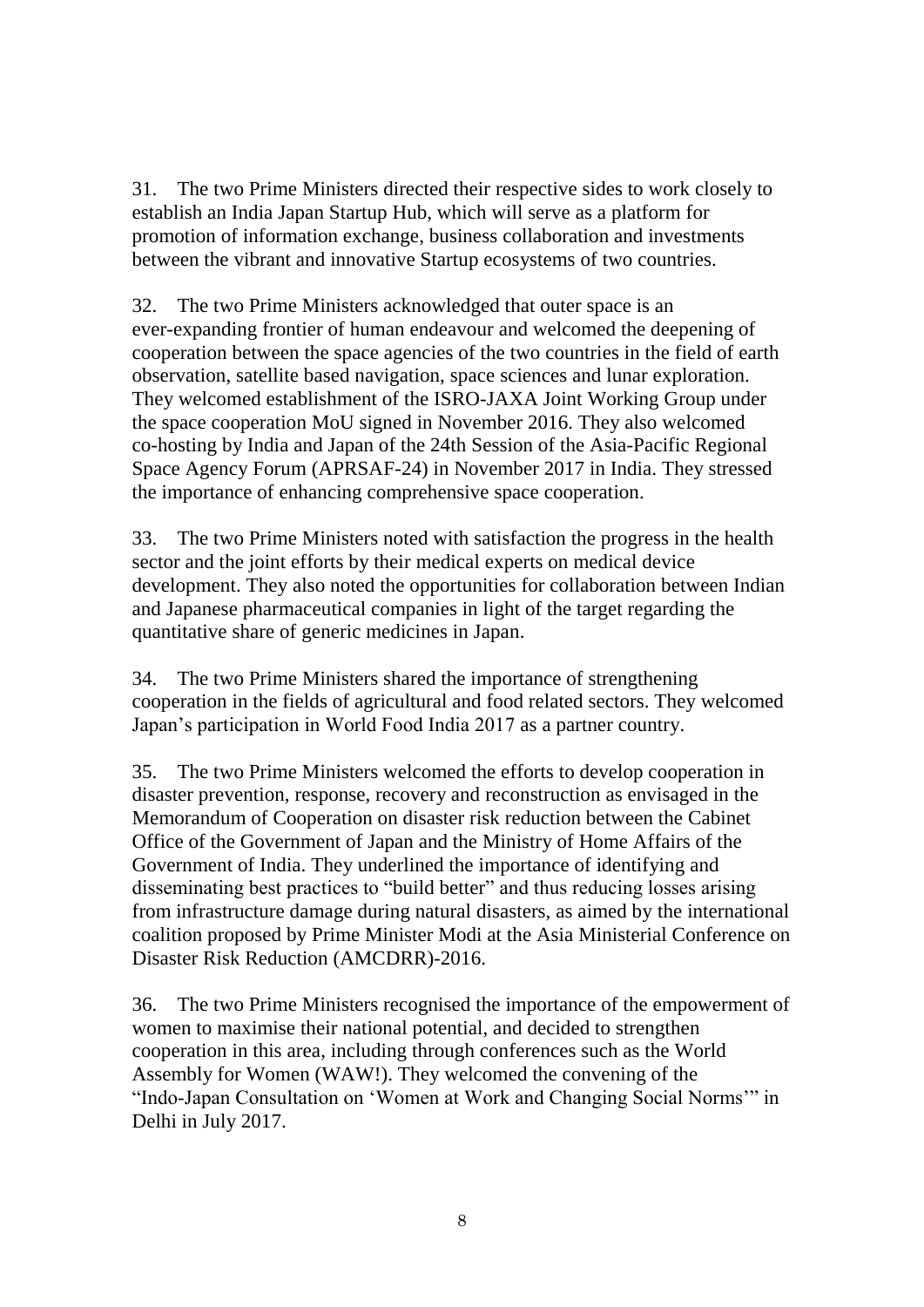## Expanding vistas of People-to-People Cooperation

37. The two Prime Ministers renewed their commitment to strengthening human and cultural ties commensurate with their Special Strategic and Global Partnership. In this context, the two Prime Ministers welcomed a series of cultural events successfully held through the Year of Japan-India Friendly Exchanges in 2017.

38. The two Prime Ministers recognised the importance of expanding Japanese language education in India, for achieving wider and closer industrial cooperation. In this regard, they decided to endeavour towards establishing Japanese language certificate courses at 100 higher educational institutions in India as well as training 1,000 Japanese language teachers, over the next five years.

39. The two Prime Ministers welcomed the exchange of notes for the construction of a state-of-art Convention Centre in Varanasi as a symbol of friendship between Japan and India and expressed their hope for its early completion.

40. The two Prime Ministers expressed satisfaction at the increased interaction at all levels of the government, between Members of Parliament, and between prefectures and states. They welcomed the strengthening of parliamentary exchanges through mutual visits of parliamentarians from both sides.

41. With a view to achieving greater policy coordination and deepening intellectual exchanges between the two countries, the two Prime Ministers encouraged interactions among senior officials, strategists and experts in leading think tanks and universities on wide-ranging issues in the Indo-Pacific region.

42. Prime Minister Modi welcomed the growing interest in celebrating the International Day of Yoga in Japan and, in particular, welcomed the first-ever Parliamentary League for Promotion of Yoga set up in the Japanese Diet in April 2017.

43. The two Prime Ministers underscored the importance of promoting tourism exchange between the two countries and hoped that the opening of the Japan National Tourism Organisation (JNTO) office in Delhi in March 2017 and further relaxation of visa requirements will facilitate business and tourism links between the two countries.

44. The two Prime Ministers welcomed the expansion of civil aviation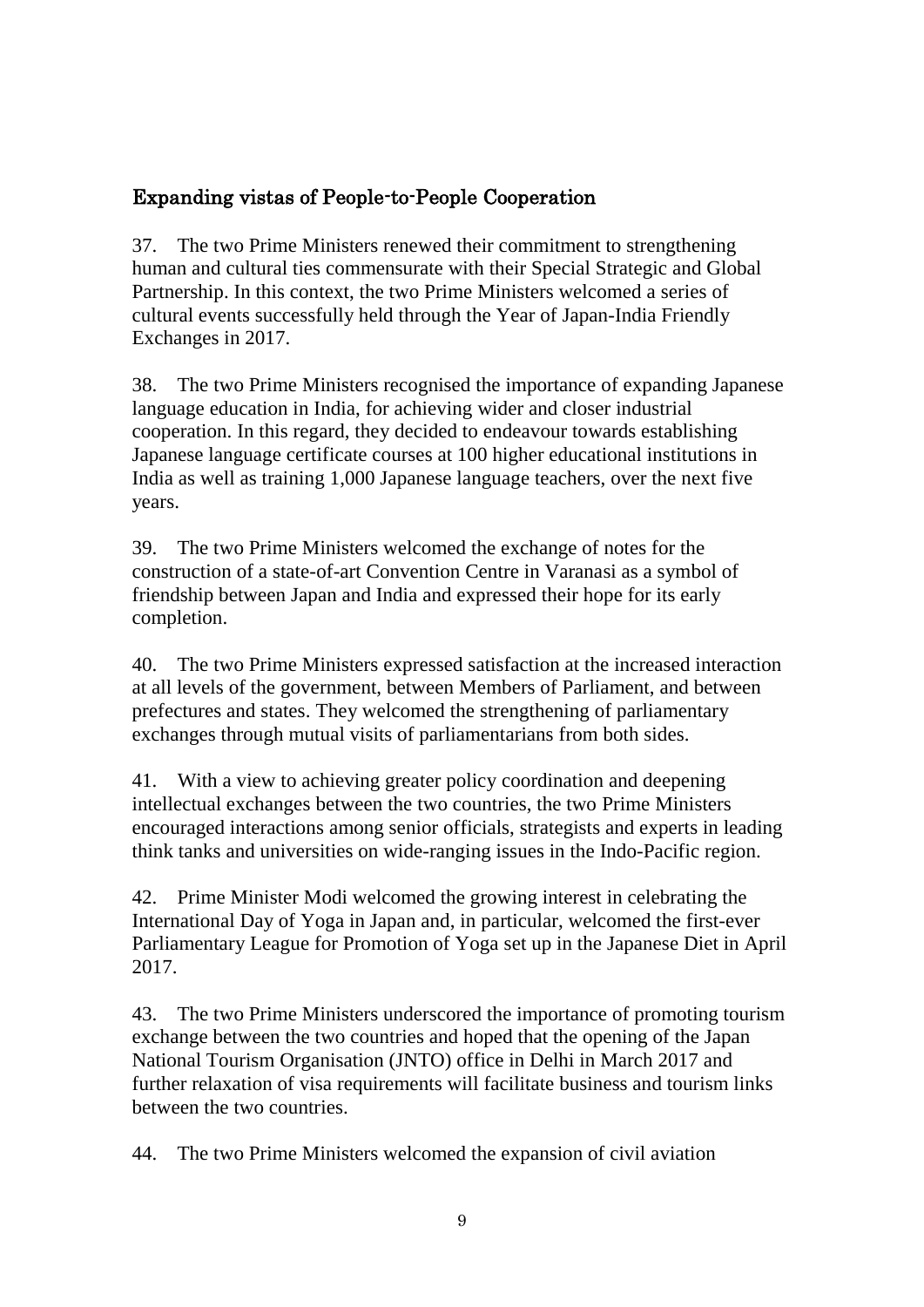connectivity between India and Japan, utilising the recently updated open sky policies between the two countries.

45. The two Prime Ministers noted the steady increase in the number of Indian students in Japan. They welcomed the SAKURA Science Plan (Japan-Asia Youth Exchange Programme in Science) and the Japan East Asia Network of Exchange for Students and Youths (JENESYS) which contributed to increase in numbers of young Indian students and researchers in science and technology visiting Japan and hoped for further strengthening of collaboration in these fields.

46. Aiming to enhance the positive influence of traditions of non-violence, tolerance and democracy in Asia, the two Prime Ministers welcomed the SAMVAD II conference held in Yangon, Myanmar, in August 2017 and looked forward to the next conference in 2018.

47. Prime Minister Abe welcomed the support offered by Prime Minister Modi for Japan's efforts towards the successful organisation of the Tokyo 2020 Olympic and Paralympic Games. The two Prime Ministers noted with satisfaction the institutional linkages set up between Japan and India. They also acknowledged that the Olympic and Paralympic Games offer a unique opportunity for the two countries to further deepen their cooperation.

## Working with Partners on Regional and Global Challenges

48. Welcoming the 50th anniversary of the establishment of ASEAN, the two Prime Ministers renewed their commitment to strengthening political, economic, and security cooperation with ASEAN countries, with a view to supporting the ASEAN's unity and its centrality to regional architecture. They welcomed deepening bilateral policy coordination, including the launch of the Japan-India Dialogue on ASEAN in March 2017, and determined to work together to shape and strengthen the evolving regional architecture through ASEAN-led fora such as the ASEAN Regional Forum (ARF), ASEAN Defence Ministers' Meeting Plus, the Expanded ASEAN Maritime Forum.

49. The two Prime Ministers reaffirmed that regular convening of the East Asia Summit (EAS) Ambassadors Meeting in Jakarta and the establishment of EAS Unit within the ASEAN Secretariat have contributed to ensuring that the EAS process, as the premier leaders-led forum to discuss broad strategic, security and economic issues of common concern, continues to retain its dynamic proactiveness in responding to emerging issues of global importance. They decided to work in unison to enhance physical and digital connectivity within the EAS framework while striving to ensure greater economic benefits to all in an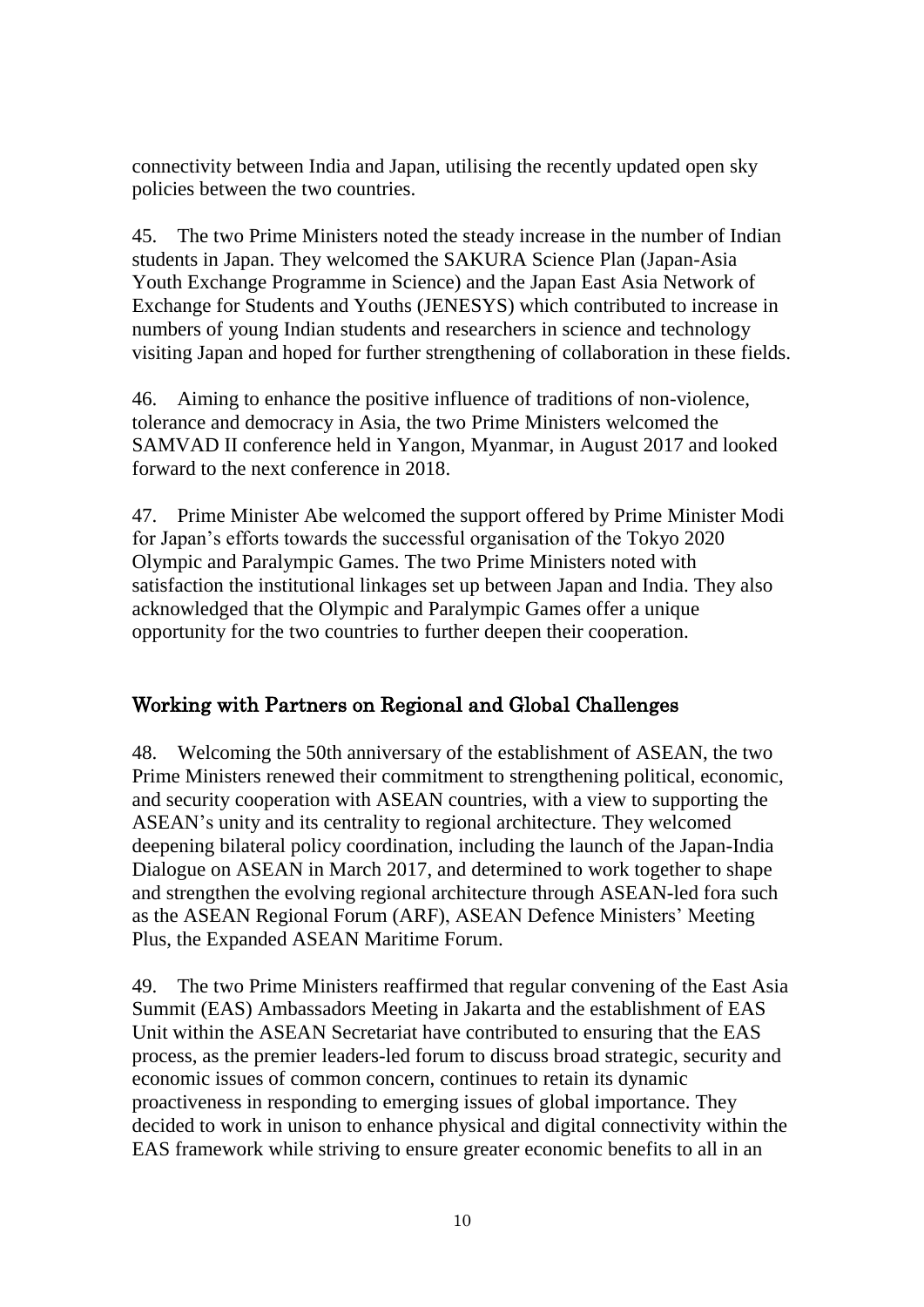equitable and balanced manner. They also decided to continue to enhance their cooperation in the maritime domain bilaterally as well as in multilateral fora.

50. The two Prime Ministers reaffirmed the importance of freedom of navigation, overflight and unimpeded lawful commerce in accordance with international laws. They also highlighted the importance of peaceful resolution of disputes, including through full respect for legal and diplomatic processes, without resorting to the threat or use of force, and in accordance with the universally recognised principles of international law, notably the United Nations Convention on the Law of the Sea (UNCLOS). The two Prime Ministers also reiterated their desire and determination to work together to maintain and promote peace, stability, and development in the Indo-Pacific region.

51. The two Prime Ministers reaffirmed the importance of securing the maritime domain and combating piracy, armed robbery at sea and other transnational organised crimes through regional and international mechanisms such as the ARF, the Regional Cooperation Agreement on Combating Piracy and Armed Robbery against Ships in Asia (ReCAAP), the Contact Group on Piracy off the Coast of Somalia (CGPCS) and Shared Awareness and Deconfliction (SHADE) Mechanism, and expressed their commitment to pursue regional and international cooperation to combat these activities.

52. The two Prime Ministers welcomed the renewed momentum for trilateral cooperation with the US and Australia. They stressed on the strategic importance of these cooperative frameworks and shared willingness to expand concrete cooperation. They resolved to work with other countries and regional partners to ensure a rule-based order in the Indo-Pacific Region.

53. The two Prime Ministers condemned in the strongest terms North Korea's continued development of its nuclear weapons and ballistic missile programs, including the latest nuclear test conducted by North Korea on 3 September as well as its uranium enrichment activities. Recognising that North Korea's continued pursuit of nuclear and ballistic missile programmes and its proliferation links, including the launch of a ballistic missile flying over Japanese territory on 29 August 2017, pose grave and real threat to international peace and stability and the international non-proliferation efforts, the two Prime Ministers strongly urged North Korea to abandon its nuclear and ballistic missile programmes and not to take any further provocative actions, and to fully comply with its international obligations under relevant UNSC resolutions including the newly and unanimously adopted resolution 2375, and other international commitments. They pledged to work together to deal with the current serious situation and called on the international community to rigorously and fully implement relevant UNSC resolutions to maximise pressure on North Korea.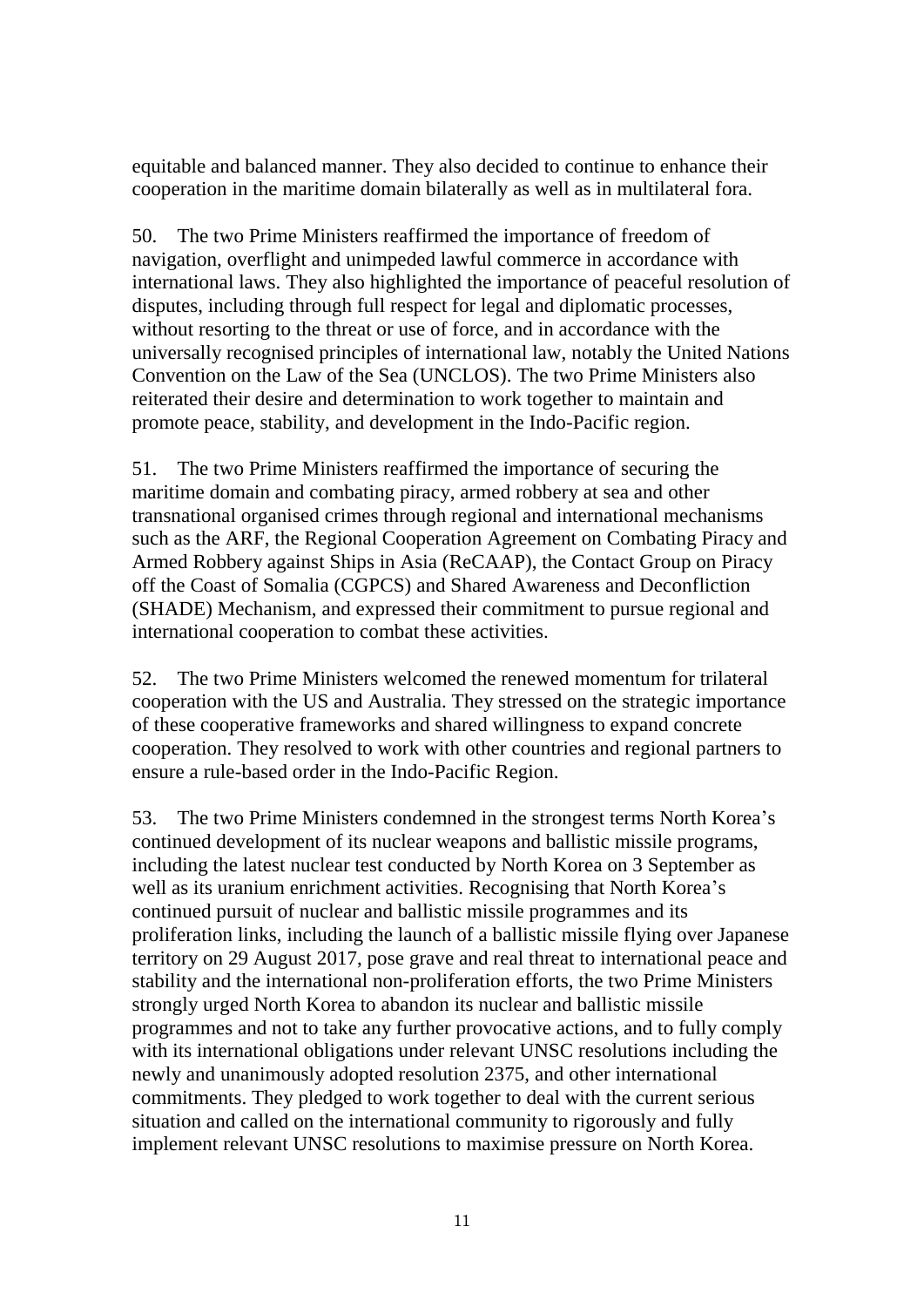They stressed the importance of holding accountable all parties that have supported North Korea's nuclear and missile programmes. They also urged North Korea to address at the earliest the abductions issue.

54. The two Prime Ministers also condemned in the strongest terms the growing menace of terrorism and violent extremism. They shared the view that terrorism in all its forms and manifestations is a global scourge that must be forcefully combatted through concerted global action in the spirit of "zero tolerance". Accordingly, the two Prime Ministers called upon all UN member countries to implement the UNSC Resolution 1267 and other relevant resolutions designating terrorist entities. They also called upon all countries to work towards rooting out terrorist safe havens and infrastructure, disrupting terrorist networks and financing channels and halting cross-border movement of terrorists. They underlined the need for all countries to ensure that their territory is not used to launch terrorist attacks on other countries. They emphasised the need for stronger international partnership in countering terrorism and violent extremism, including through increased sharing of information and intelligence. They called for enhanced bilateral cooperation in this regard. The two Prime Ministers also called for Pakistan to bring to justice the perpetrators of terrorist attacks including those of the November 2008 terrorist attack in Mumbai and the 2016 terrorist attack in Pathankot. They looked forward to the convening of the fifth Japan-India Consultation on Terrorism and to strengthening cooperation against terrorist threats from groups including Al-Qaida, ISIS, Jaish-e-Mohammad, Lakshar-e-Tayyiba, and their affiliates.

55. The two Prime Ministers reaffirmed their shared commitment to expedite the reform process of the United Nations, in particular the UN Security Council, in order to make it more legitimate, effective and representative, given the contemporary realities of the 21st century, and emphasized the importance of building upon the recent developments in the Intergovernmental Negotiations (IGN) aimed at launching text-based negotiations during the 72nd session of the General Assembly. In this regard, they also called for collaboration among reform-oriented countries through the "Group of Friends" on UNSC reform. They reiterated their support for each other's candidature, based on the firmly shared recognition that India and Japan are legitimate candidates for permanent membership in an expanded UNSC.

56. The two Prime Ministers reaffirmed their shared commitment to the total elimination of nuclear weapons. Prime Minister Abe stressed the importance of early entry into force of the Comprehensive Nuclear-Test-Ban Treaty (CTBT). They called for an immediate commencement and early conclusion of negotiations on a non-discriminatory, multilateral and internationally and effectively verifiable Fissile Material Cut-off Treaty (FMCT) on the basis of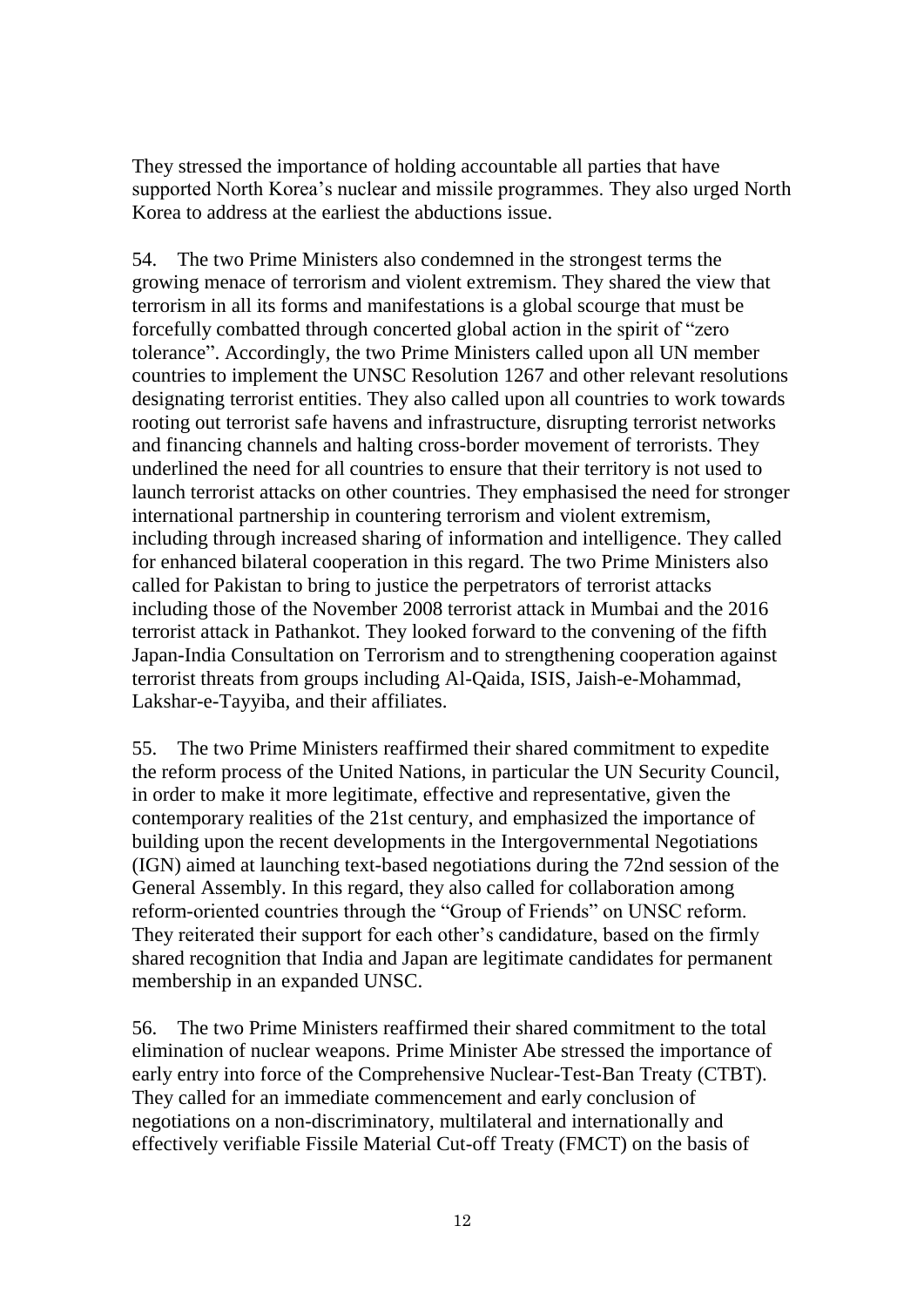Shannon Mandate. They expressed their resolve towards strengthening international cooperation to address the challenges of nuclear proliferation and nuclear terrorism.

57. Prime Minister Abe welcomed India's accession to the Missile Technology Control Regime (MTCR) and the Hague Code of Conduct against Ballistic Missile Proliferation (HCOC) and its intensified engagement with the export control regimes. The two Prime Ministers reaffirmed their commitment to work together for India to become a full member in the remaining three international export control regimes: Nuclear Suppliers Group, Wassenaar Arrangement and Australia Group, with the aim to strengthen the international non-proliferation efforts.

58. The two Prime Ministers emphasised the need for concerted global action to combat climate change reflecting the principle of common but differentiated responsibilities and respective capabilities, in the light of different national circumstances and to preserve the environment for future generations. They reiterated their commitment to work together to finalise the work programme for implementation of the Paris Agreement adopted under the UN Framework Convention for Climate Change by 2018. They also decided to accelerate further consultations on the Joint Crediting Mechanism (JCM). Prime Minister Modi welcomed Japan's cooperation on Clean India, including the Clean Ganga project.

59. The two Prime Ministers underlined the crucial role of the rules-based multilateral trading system, and enhancing free, fair, and open trade, for achieving sustainable growth and development. They committed to resist protectionism including unfair trade practices and underlined the need to remove trade-distorting measures. They reaffirmed their commitment to work together to implement the Bali and Nairobi Ministerial decisions and make the eleventh WTO Ministerial Conference a success. They also decided to steadily implement WTO's Trade Facilitation Agreement.

60. Recognising India as the largest democracy and a fast growing large economy in the Asia-Pacific region, and acknowledging India's robust macro-economic stability and its efforts at financial reforms, Japan reaffirmed its support to India's membership in the APEC. The two Prime Ministers decided to work towards liberalisation and facilitation of trade and investment in the Asia-Pacific region. They reaffirmed to cooperate towards conclusion of a modern, comprehensive, high quality and mutually beneficial Regional Comprehensive Economic Partnership (RCEP) Agreement, in order to achieve a balanced outcome. They reaffirmed their commitment to further strengthening cooperation and to working with partners to tackle excess capacity in steel. In